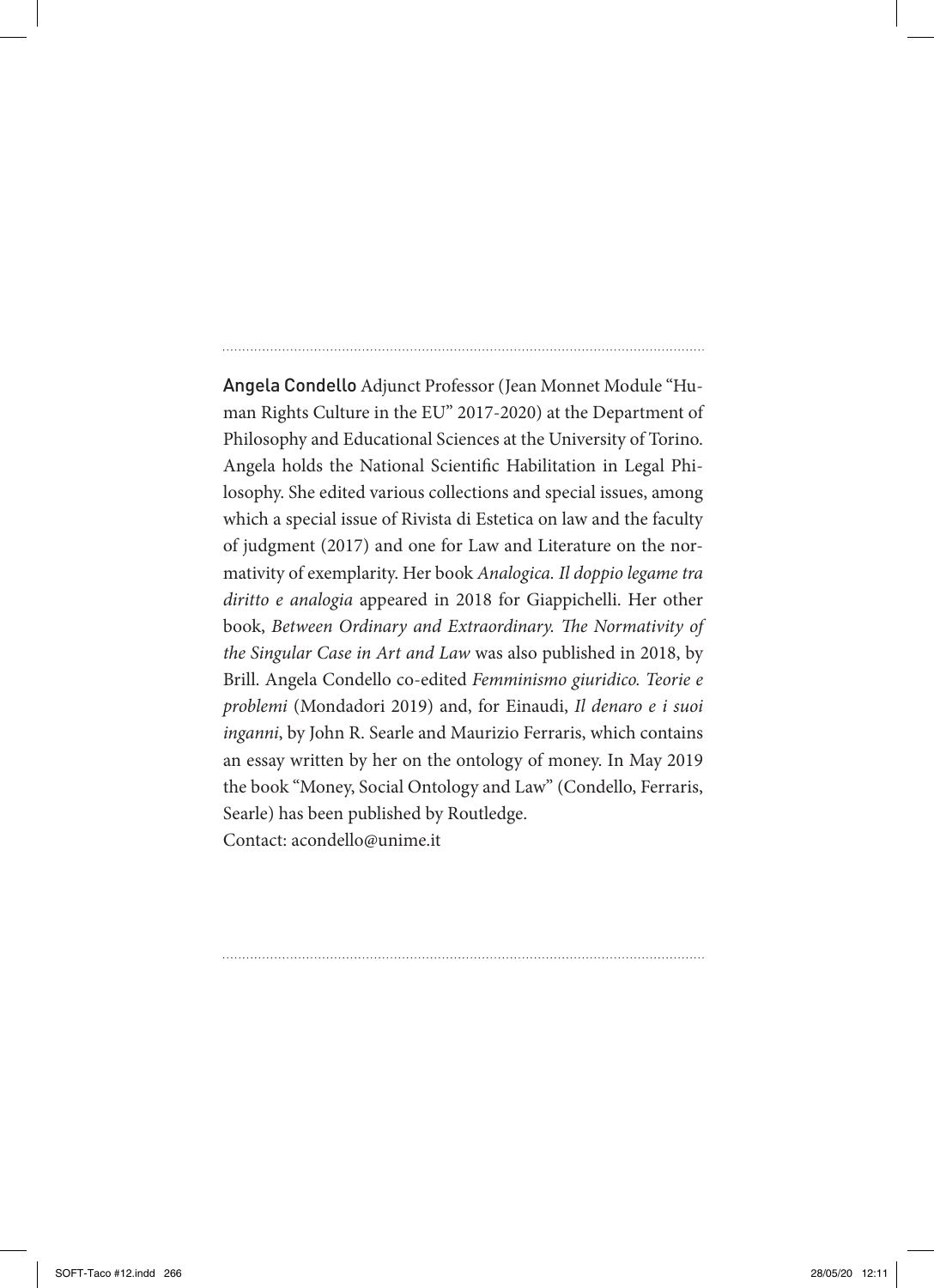*Soft Power Revista euro-americana de teoría e historia de la política y del derecho* 

*Vol. 6, 2. Julio-Diciembre 2019 ISSN (online): 2539/2239 ISSN (print): 2389-8232 http://dx.doi.org/10.14718/SoftPower.2019.6. 2.15*

# **THE ART OF TRUTH. REMARKS MADE BETWEEN POLITICAL AND LEGAL DISCOURSE1**

## Angela Condello

Università degli studi di Messina - Università degli studi di Torino

## **Abstract**

In 1873, Nietzsche claimed that a generally and uniformly valid designation is invented for things. This designation has normative force: as a matter of fact, the «linguistic» legislation dominating the practice of language establishes the first laws of truth (*On Truth and Lies in a Nonmoral Sense*). In other words, for Nietzsche the artificial nature of truth, given the artificial nature of language itself, was out of discussion. In this paper, I approach the contemporary debate on post-truth by juxtaposing it with the idea of «artificial» or «conventional» truth typical of legal discourse and by showing the aporia behind each search for truth. In order to do so, I focus on the specific nature of «legal» truth and I invite to consider the centrality of the performative force of truth-making procedures – crucial for lawyers and legal practice – in order to underline the importance played by *technology* in the construction of truth also in the political discourse.

## **Keywords**

Post-Truth, Law, Ordeal, Procedure, Art, Artificial.

<sup>1</sup> Reception date: 9<sup>th</sup> July 2019; acceptance date: 25<sup>th</sup> July 2019. This article is the result of research activities held at the Department of Philosophy and Educational Sciences at the University of Torino under the Jean Monnet Module 'Human Rights Culture in the European Union'.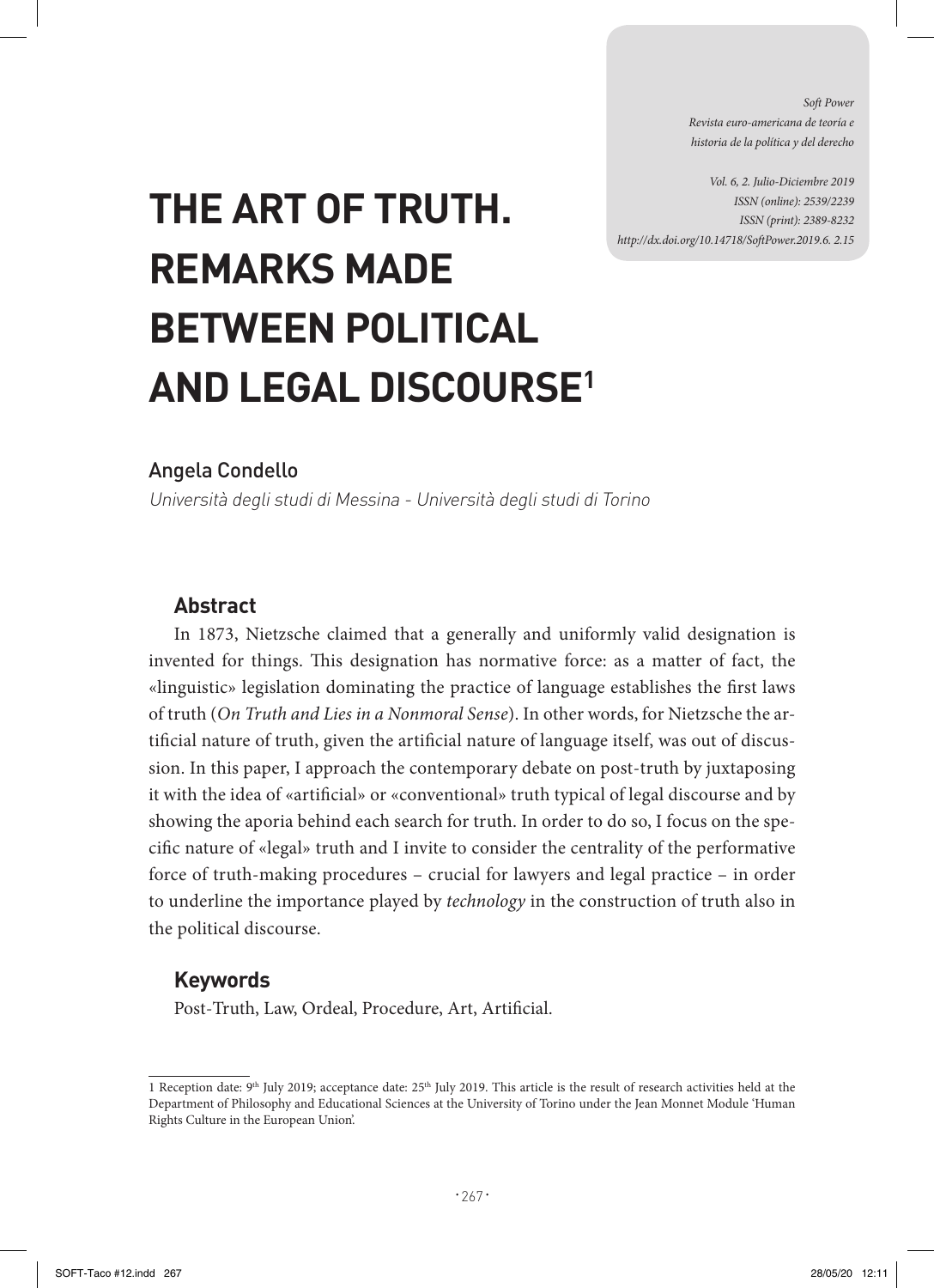Soft Power • Volumen 6, número 2, julio-diciembre, 2019

### **Resumen**

En 1873, Nietzsche afirmó que, para las cosas, se ha inventado una designación válida general y uniforme. Esta designación tiene fuerza normativa: de hecho, la legislación «lingüística» que domina la práctica del lenguaje establece las primeras leyes de la verdad (*Sobre verdad y mentira en sentido extramoral*). En otras palabras, para Nietzsche, la naturaleza artificial de la verdad, dada la naturaleza artificial del lenguaje mismo, estaba fuera de discusión. En este artículo, abordo el debate contemporáneo sobre la posverdad yuxtaponiéndolo a la idea de verdad "artificial" o "convencional" típica del discurso legal y mostrando la aporía detrás de cada búsqueda de la verdad. Para hacerlo, me centraré en la naturaleza específica de verdad "legal" y propongo considerar la centralidad de la fuerza performativa de los procedimientos de creación de la verdad –crucial para los abogados y la práctica legal– para subrayar la importancia que la *tecnología* juega en la construcción de la verdad también en el discurso político.

### **Palabras clave**

Posverdad, Derecho, Prueba, Procedimiento, Arte, Artificial.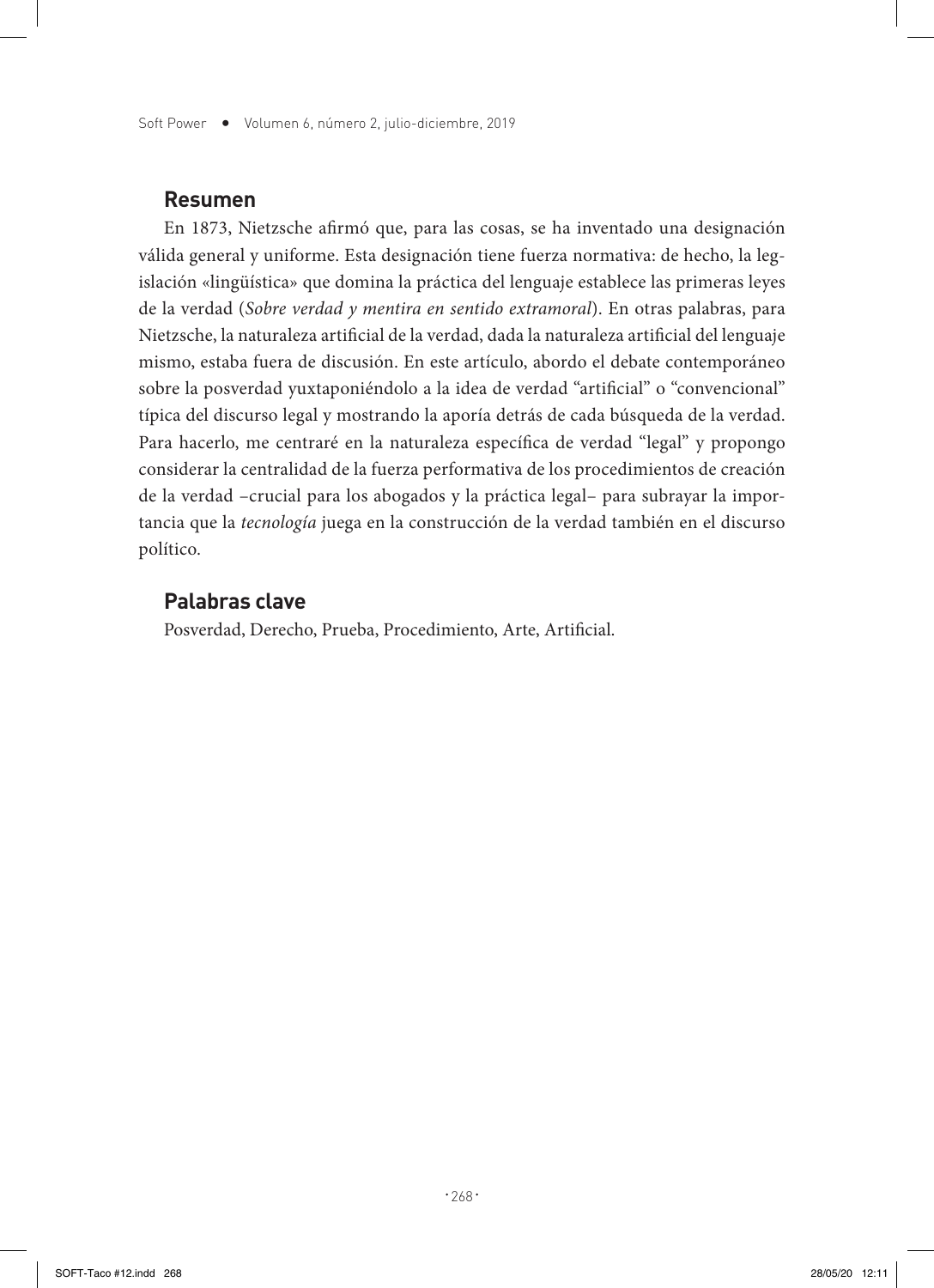#### **Disclosure and «making of»: Divergent Perspectives on Truth**

It is hardly (if not entirely) impossible to find an unambiguous meaning for the term 'truth'. In fact, such term and some related concepts have been at the core of Western philosophical tradition and, like language, constitute by now a perspective and a fundamental lens for philosophical reflection. Since Plato's allegory of the cave, *themes* like Maya's veil, which was supposed to hide truth from our eyes, humanity has tried to explain the relationship between what actually, essentially and finally *is* in the world (*ontology*), and what we *know* or think about what is in the world (*epistemology*). Moreover, the history of the idea of truth is the history of a gap, of a disparity and unevenness. All accounts recount a route connecting possibility and impossibility, presence and absence, that in Derridean terms could be defined as «*différance*» (Derrida, 1978). In particular, the cornerstone of all theories on truth seems to be the attempt to reveal the structures behind it: the procedures of truth-making are based on a certain structure. And, as suggested by Derrida,

Structure then can be methodically threatened in order to be comprehended more clearly and to reveal not only its supports but also that secret place in which it is neither construction nor ruin but lability. This operation is called (from the Latin) *soliciting*. In other words, shaking in a way related to the whole (from *sollus*, in archaic Latin *the whole*, and from *citare*, *to* put in motion). (p. 6)

Truth lies behind, because it is the product of an art, a technology, a series of passages that could be defined as 'truth-making'. This seems to be quite undoubtable, and yet in the age of emergence of the so-called "post-truth" a new and different analysis, a return on themes already explored, appears to be useful.

Before going back to a brief genealogy of the reflections on the artificial or natural character of truth, let us first recall some of the main aspects of what is named, today, with the term 'post-truth'. In a recent edited collection, post-truth has been labelled as a

pervasive trope in media coverage, public speech, public expertise, cultural initiatives and policy agendas (…). This term and its cognates are increasingly setting the frame of our discussions in domains of private and public interest. Its vocabulary is sprawling across all sorts of conversations – from public health to elections, journalism, research, international relations, technology and business. Terms like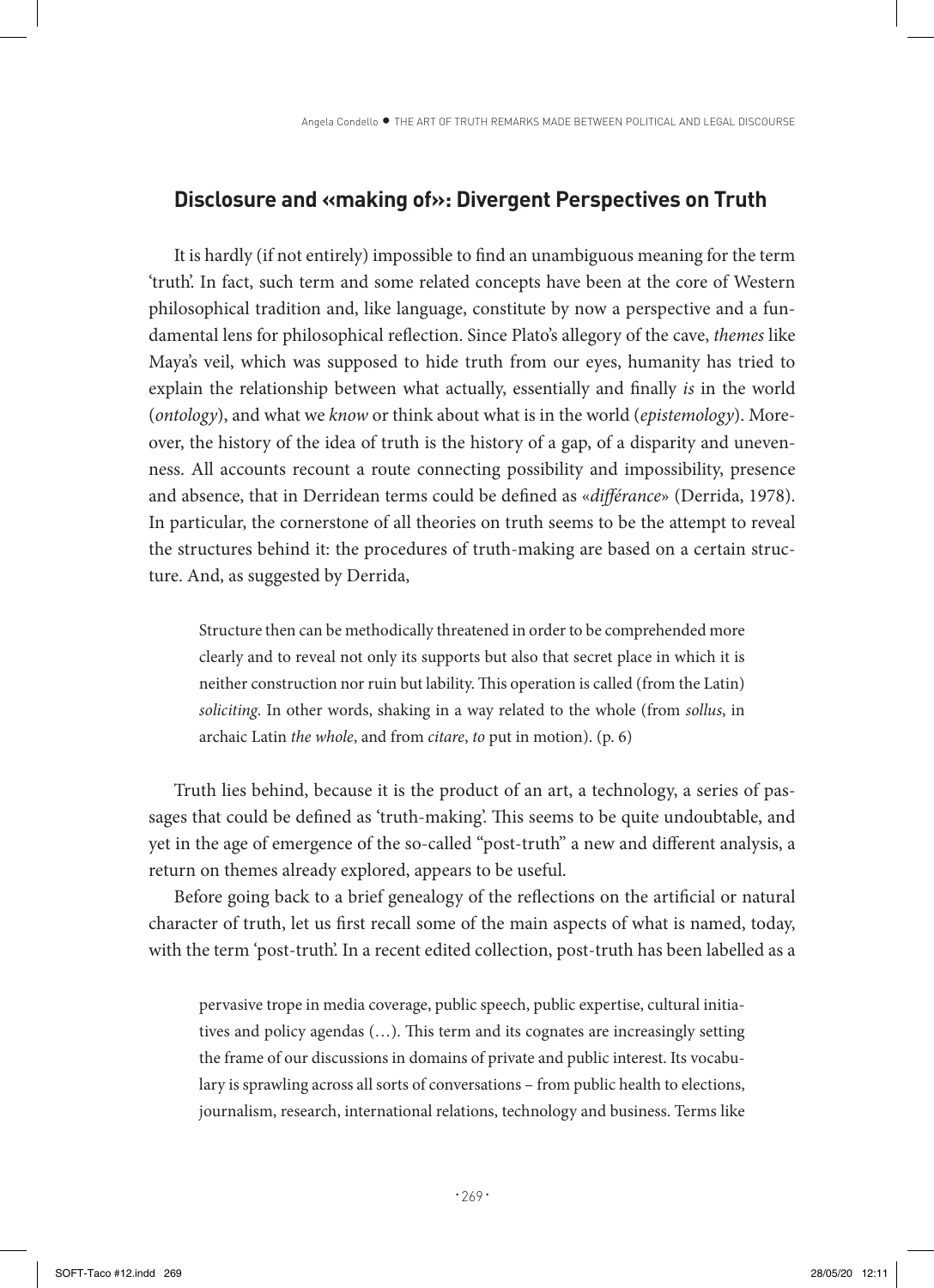'post-truth' and 'fake news' (and you could add 'alternative facts', 'post-facts' and 'truthy') are featured in political debates and talk shows, in documentaries and pop songs. Journalists use them to describe the impact of social networking on information. (Domenicucci, 2019, p. 32)

The term was created to fill in a gap and to clarify the unclear: the fact that the gap, *différance*, between truth and lies, like that between reality and fiction, has become (more) fluid and subtle (Andina, 2019, p. 1) – where it has not vanished. Truth and falsity, today,

would be a whole in which everything is confused together, depending on the perspective we adopt. Of course, no one argues that lies should be preferred to the truth, but the concept of truth is undoubtedly not doing too well given that it was thought useful to add to the traditional pair of truth and lies a third concept, that of post-truth, which somewhat plays with the idea that there is 'something' beyond the truth. (p. 1)

According to the Oxford dictionary, the term denotes something "relating to or describing circumstances in which objective facts are less influential in shaping public opinion than appeals to emotion and personal belief ". In both cases, what seems to be an underlying characteristic of this discourse – whatever the causes or facts occurred at its emergence – is the confusion between ontology and epistemology, as well as the oscillation between truth understood as an essence that must be revealed and truth understood as the product of a process, i.e. as the outcome of passages that lead to its emergence. There seems to be two crucial differences between truth and post-truth: (1) that "post-truth involves a strong emotional reaction" and that is thus "emotionally connoted: emotions help post-truth come into being" (Andina, 2019, p. 3); (2) that "in the domain of post-truth, objective facts have very little weight and, in any case, much less importance than what we attribute to unfounded opinions. In other words, the facts that we consider objective as verified are irrelevant" (p. 3).

Yet what, in all these comparisons, seems to be more striking is the fact that posttruth emerges as some kind of fictional, fake discourse. Indeed, the vocabulary composing the semantic field of post-truth seems to be related, essentially, to fiction and falsity – as if truth existed naturally and only needed to be unveiled, while post-truth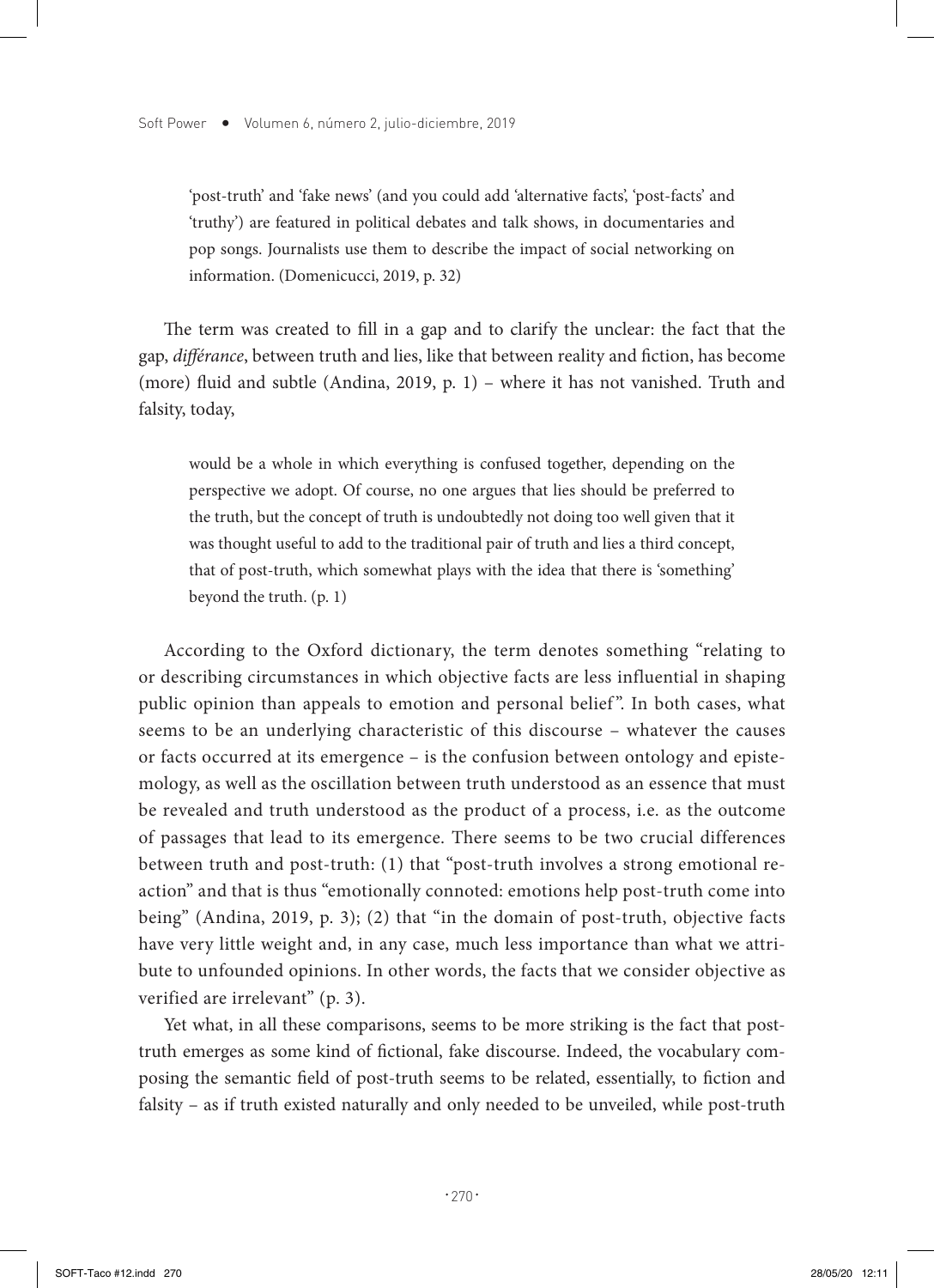is always constructed. It is important to recall that Plato had already been concerned with the participation of man in the process of truth-making. In other words, the gap or Derridean *différance* between truth and post-truth seems to be already a concern of ancient philosophy. For instance, in the *Laws*, Plato explains the active role of man in the construction of truth. Truth (ἀλήθεια) is the cornerstone of all divine goods as well as of all earthly goods, and those who want to reach beatitude (μακάριος) and want to be happy (ευδαίμον) must participate since it very origin (*Laws*, V, 730 c). Humankind does not own truth, and by no chance can men or women possess the truth: they can participate in the process of its making. The Greek term '*aletheia*' – ἀλήθεια – i.e. might clarify this confusion between truth and post-truth today. In fact, this term refers to a very broad concept which draws both from the idea of artificiality (since the *aletheia* must be unveiled, discovered) and from the idea of naturality (because what is unveiled is the very essence of the thing, its reality). The word  $\frac{\partial \lambda}{\partial \theta}$  the gives access to the deep and complex structure of truth – which is both human and revealed, natural and conventional. In these terms, it is the outcome of an attempt to measure ontology and epistemology. At the same time, it goes beyond humankind: it belongs to an ultra-human dimension, to a different language.

As recalled by Massimo Cacciari in various circumstances and, recently, during a public lecture,<sup>2</sup> the Greek term has appeared before the birth of Western philosophy. In Hesiod, the Muses tell the poet that they can say (*legein*) many false things and nevertheless they can also say all things that are similar to the *etymon* (i.e., to the very root or essence of things). And when they intend to tell (announce) the truth, they do it by singing loudly. In other words, the Muses can do both things: falsity and truth can have their origin in the same source – the operations of deception and unveiling have the same root. In particular, when they mention the truth, they use the verb 'to remember', to bring back to memory (*re-cordari* in Latin) in their real nature. Truth appears to be both a characteristic of the things and the result of a performative act, in the case of the Muses of annunciation. Thus, the things contain aspects that correspond to reality, and they are 'true' for this reason; but then it is also a matter of how they are led to emerge that also gives validity to the truth making process. Similarly, Plato in the *Republic* (508 e, on the idea of good) claims that good intentions, and good values more generally, are necessary in order to have access to the truth. A true discourse must necessarily be substantially and formally correct: *aletheia* is, in fact, strictly connected to *dike*, i.e. to

<sup>2</sup> http://www.festivalfilosofia.it/2019/index.php?mod=c\_video&id=719.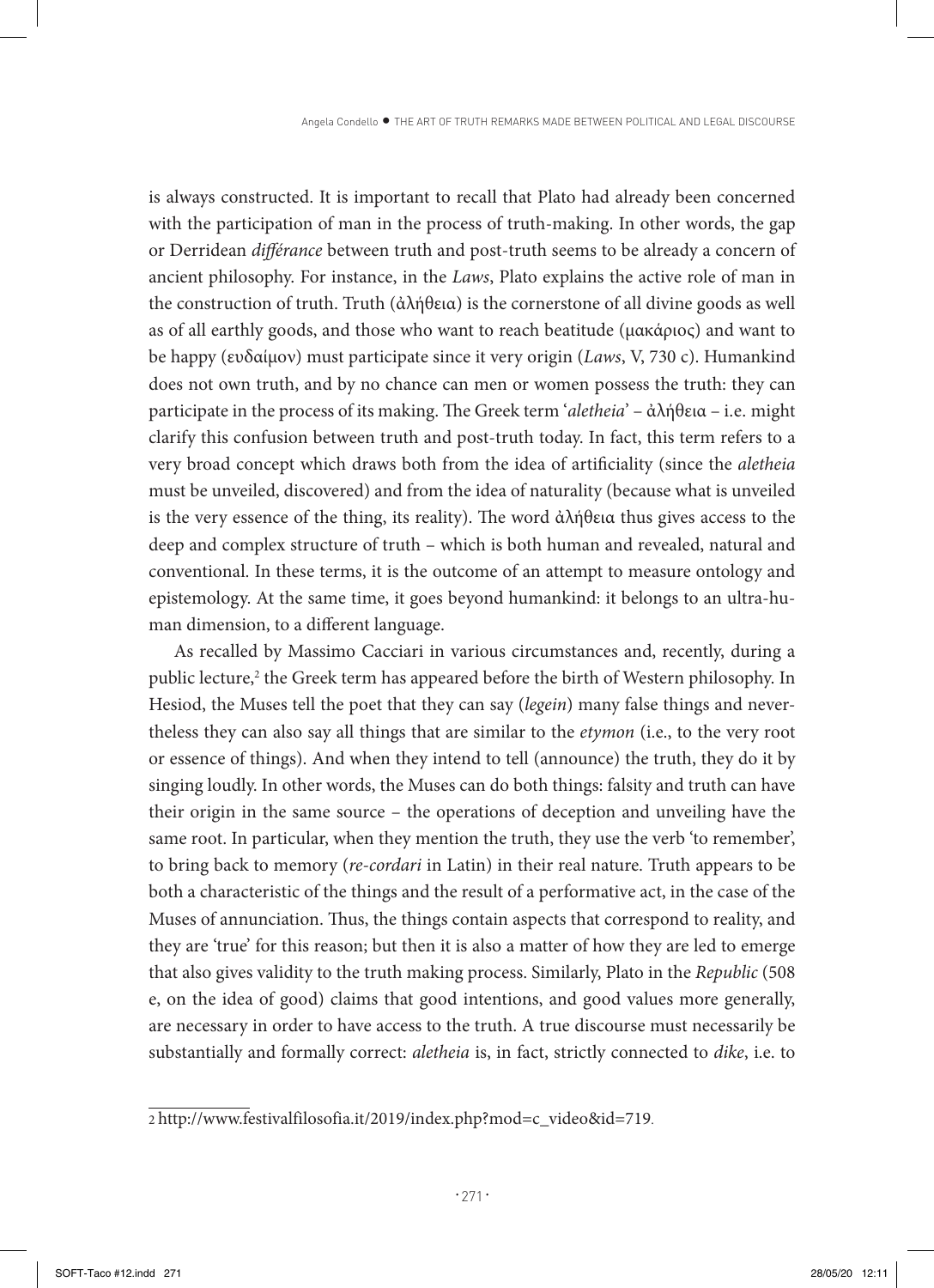justice. If one tries to find the true essence of things, then her thoughts are in order with a principle of justice and order.

## **Truth and Power**

Against the background constituted by the first general remarks on the connected life of truth and post-truth since antiquity, let us now briefly bring the focus on the conflict and necessary connection between truth and politics. And let us do so in order to develop the main argument of this paper: to claim that truth-making procedures (what can be named the «art» of truth) could the key to understand (and resolve) the current "crisis of truth". So, it might be useful to enter a digression a digression into more contemporary reflections. In particular, I would like to recall some core passages of Hannah Arendt's essay entitled *Truth and Politics* (1958). In one of the opening passages, her words are substantial:

The chances of factual truth surviving the onslaught of power are very slim indeed; it is always in danger of being maneuvered out of the world not only for a time but, potentially, forever. Facts and events are infinitely more fragile things than axioms, discoveries, theories – even the most wildly speculative ones – produced by the human mind; they occur in the field of the ever-changing affairs of men, in whose flux there is nothing more permanent than the admittedly relative permanence of the human mind's structure. (p. 231)

In the modern age, Arendt claims, the ancient link between truth and government disappears: modernity is the time where truth is neither given nor disclosed, but always produced by humankind. This disappearance is rooted in antiquity, since "historically the conflict between truth and politics arose out of two diametrically opposed ways of life – the life of the philosopher, as interpreted first by Parmenides and then by Plato, and the way of life of the citizen" (p. 232-233).

The public space gradually became the area in which potential fake news or false facts could arise for some purpose, and in which opinion started growing parallel to truth and gaining legitimacy. The link between opinion and truth is interesting if observed from the perspective of current post-truth practices. In fact, the very difference between those who lie and those who feed post-truth politics is that those who lie do it consciously, while often fake news can circulate among those who are looking for a con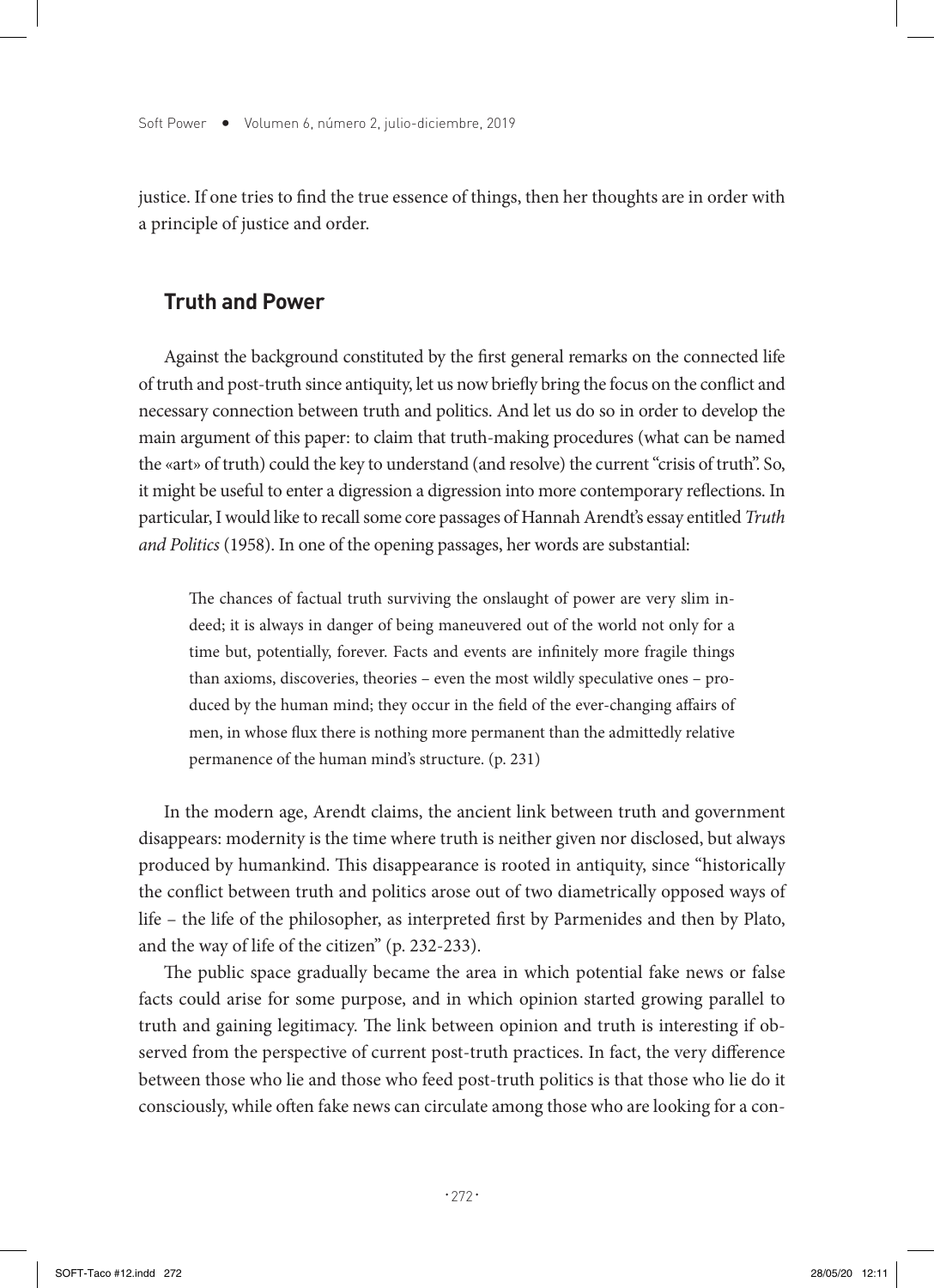firmation of their own theories and that are convinced to be right. To put it briefly, the uses of power and the act of governing are always connected to opinion: pure and absolute truth would be incompatible with recognition and reciprocal legitimation, which are both necessary aspects of the exercise of power.

Against these general remarks, it must be added that, nowadays, the notion of "posttruth" seems to share some of the meanings that identify the concept of "fake" (Andina, 2019, p. xiv) and that some fakes take on a more structured form than others. In this case, when fakes are more structured, we talk about "post-truth":

We must try to keep in mind is that this transition from truth to post-truth seems to be subject to two conditions: first of all the idea that truth is often placed, or perhaps hidden, in inaccessible or hardly accessible places. This idea then generates a fundamental distrust, accompanied by the feeling that the truth is often intermingled with deceit and that there is no way to separate the two areas: truth and lies tend to overlap and it is seemingly impossible, from an epistemological point of view, to keep them separate. (p. xiv)

In comparison to the force and stability of axioms, opinions, and statements functional to realize some purpose, the fragility of facts and events, mentioned by Hannah Arendt, had already been at the centre of Kant's and Nietzsche's deconstruction of truth. As a matter of fact, the two philosophers had pushed truth first outside the field of metaphysics (Kant) and, more radically, at the edge of the philosophical realm (Nietzsche). For Nietzsche, it is basically impossible to know what is absolutely true, since truth is always relative and functional to some purpose: each individual knows what is useful for himself – thus, gradually utility has substituted reason in the true/false judgement. Such a crumbling of the value and legitimacy of truth would lead (as it did, and post-truth confirms this) to a world where everything has the same value, which is the phenomenon at the core of what is nowadays named «epistemic democracy» (Marconi, 2019). Such a phenomenon can be summarized as follows. A general assumption of every democratic theory is that each citizen should be in the position to check the validity and quality of information collected publicly. Today, "hyper-fragmentation of knowledge has made most disciplinary sub-languages so arcane as to be only intelligible to sub-disciplinary experts. Factual considerations that are relevant to public issues are only accessible to and can only be checked by such experts" (p. 87). This hyper-fragmentation of knowledge has affected the relation between "knowledge and democracy,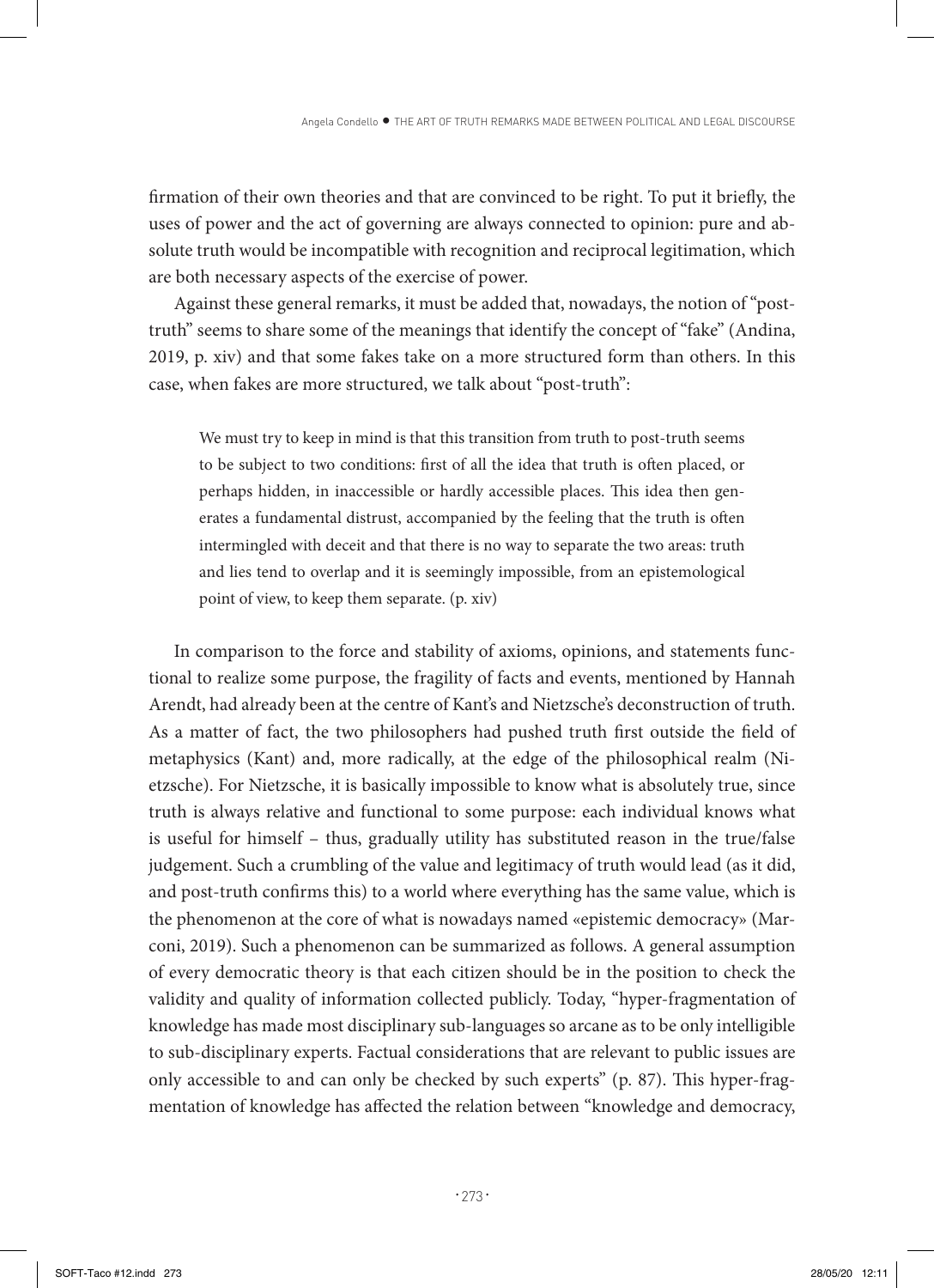by drastically reducing (perhaps destroying) the checking power of that minority of citizens ('informed citizens') who had been able to mediate, somehow, between experts and 'the people'" (p. 87).

Public opinion is going through a quite evident crisis of deference; that process for which the assessment of a judgement used to be measured according to the opinions of experts in a specific field. Epistemic democracy entails "the belief that every opinion is not just as legitimate as any other, but as authoritative as any other" (Marconi, 2019, p. 90). Nevertheless, freedom of expression does not entail the corollary that all opinions are equally valuable. As pointed out by Diego Marconi, in liberal democracies such epistemic entitlements should not be based on birth, wealth, or political allegiance: they should be based on clear and established educational processes.

## **The Exemplary Art of Legal Truth**

For the conclusive remarks of this paper, I aim to bring the focus around the procedural moment, drawing in particular from the exemplary «art» of legal truth. Nobody would object that lawyers, judges and legal scholars have dealt with truth since the antiquity (I stated in Condello, 2019). First, on the relationship between law and truth, we must preliminarily draw a distinction between, on the one hand, the truth-value of a proposition of law and, on the other, the series of rituals, or passages, through which truth is *made via procedure* by the judiciary – what has been termed "judicial truth" (Viola, 1995; Patterson, 1996). Second, and more specifically, it must be recalled that each juridical system has certain procedures, which might differ from those of other juridical systems, used to allow the officials to reach judgements concerning the truth and significance of certain propositions of fact (Mason, 2019, p. 95). More properly, it could be claimed that

each area of law within each legal system has a complex set of rules constituting its own epistemology for deciding questions of fact in that field, which might, at times, be quite different from other epistemologies within that same legal system. (p. 95)

So, for instance, as far as evidence is concerned, legal systems have precise rules that specify how and in what circumstances certain material objects, propositions,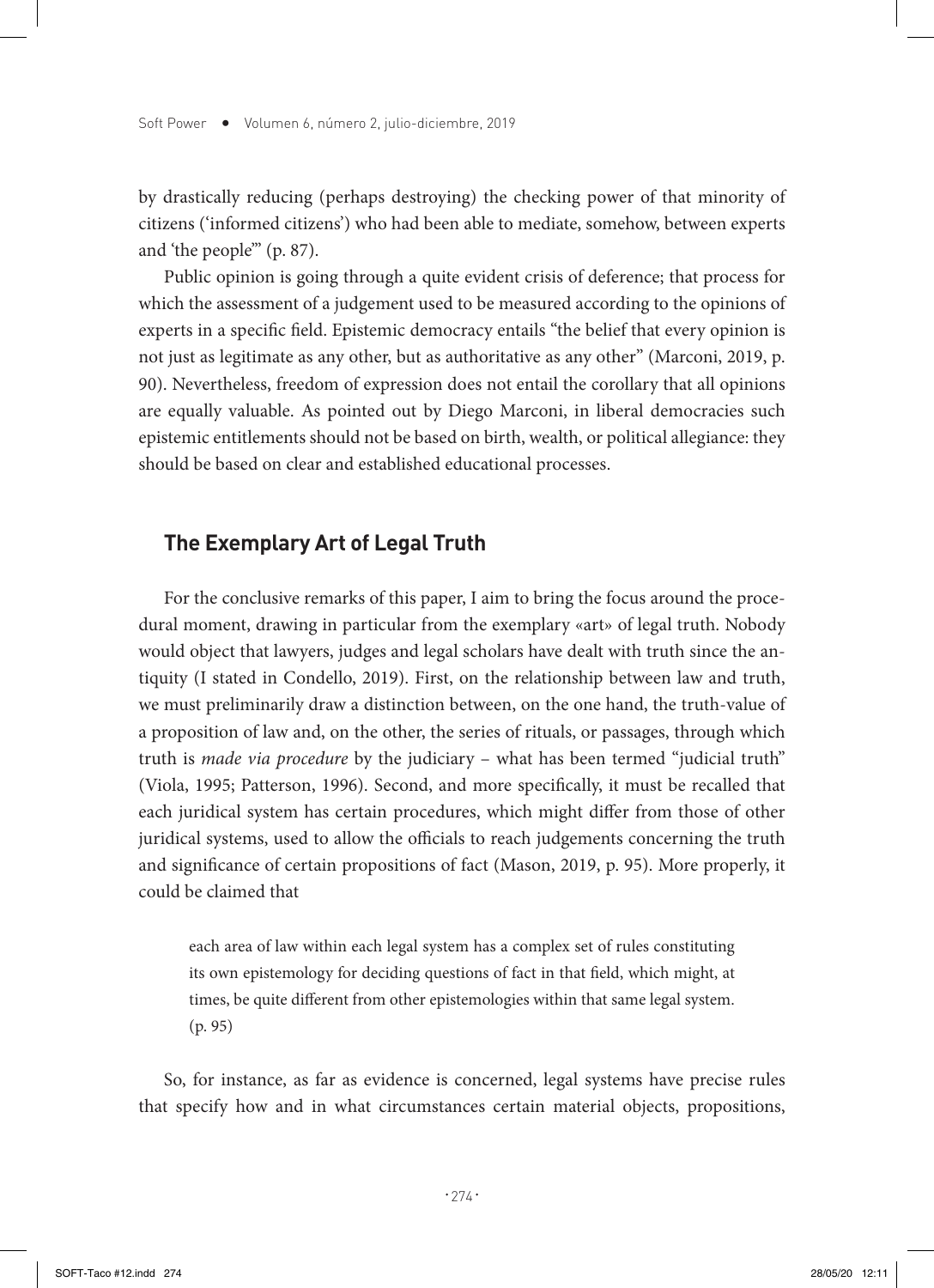assertions and arguments may be presented within the legal forum; and, moreover, how these singular things must be analysed, evaluated, assessed and rebutted.

Therefore, it can be stated that law has specific *truth-criteria* that are parallel to those of natural science, and that yet remain distinct from it. The most relevant difference does not reside in particular methods, but in the normative appointment of a subject authorized to produce legal facts. Law is an exemplary field to observe what Ferraris (2007) would define as "*meso*-truth" (p. 190): a truth that is not opposed to a "*hypo*-truth" or "*hyper*-truth", but that stands instead on the mediation between ontology and epistemology characterized by the *procedure*, or *technology*, through which it is reached. In the case of "*meso*-truth", truth is neither the result of epistemology that shapes ontology, nor an ontology that is reflected into an epistemology, but has instead the form of a triangle, composed by three poles: ontology, epistemology and technology – this third representing the passages-procedures necessary to link ontology and epistemology. Truth is made, produced, constructed: it is, therefore, neither revealed nor does it emerge. It is an art, in the Greek sense of a way of making things. Legal truth is indeed a *meso*-truth that respects a positive theory of verification: from the Latin *veritas facere*, i.e. making something true. From this point of view, ontology is a *truth-bearer*, i.e. it is the space from which truth can be obtained. But it is technology, or we could say procedure, that more properly constitutes a *truth-maker*.

Law is a field in which the *mediatory* character of truth is revealed in an exemplary way. The mediated and "technological" nature of legal truth is so unquestionable that, in fact, diverse categories of truth-making procedures exist: we can list "*inquisitorial* systems versus *adversarial* systems of procedure, regarding whether it is the court or the parties (or their representatives) which are primarily tasked with investigating and presenting such matters" (Mason, 2019, p. 95). Similarly, there are "jury and non-jury based approaches, regarding whether non-legal professionals are required to make certain types of decisions" (Mason, 2019, p. 95). Law purports to make decisions regarding non-legal states of affairs or events in order to reach conclusions that may have dramatic *effects* in the real world (e.g. the incarceration or execution of the accused, where foreseen, in a criminal trial; or the awarding of damages or other remedies in private disputes). Following Ferraris, we can say that truth does not emerge with reality but is always subsequent to it (2017, p. 194) – truth has a functional and finalistic character and depends on the procedure through which it has been constructed.

Procedure is a technology and, as such, it is the very essence of legal truth – it is the guarantee for its correctness and the only way to reach it. Like the Derridean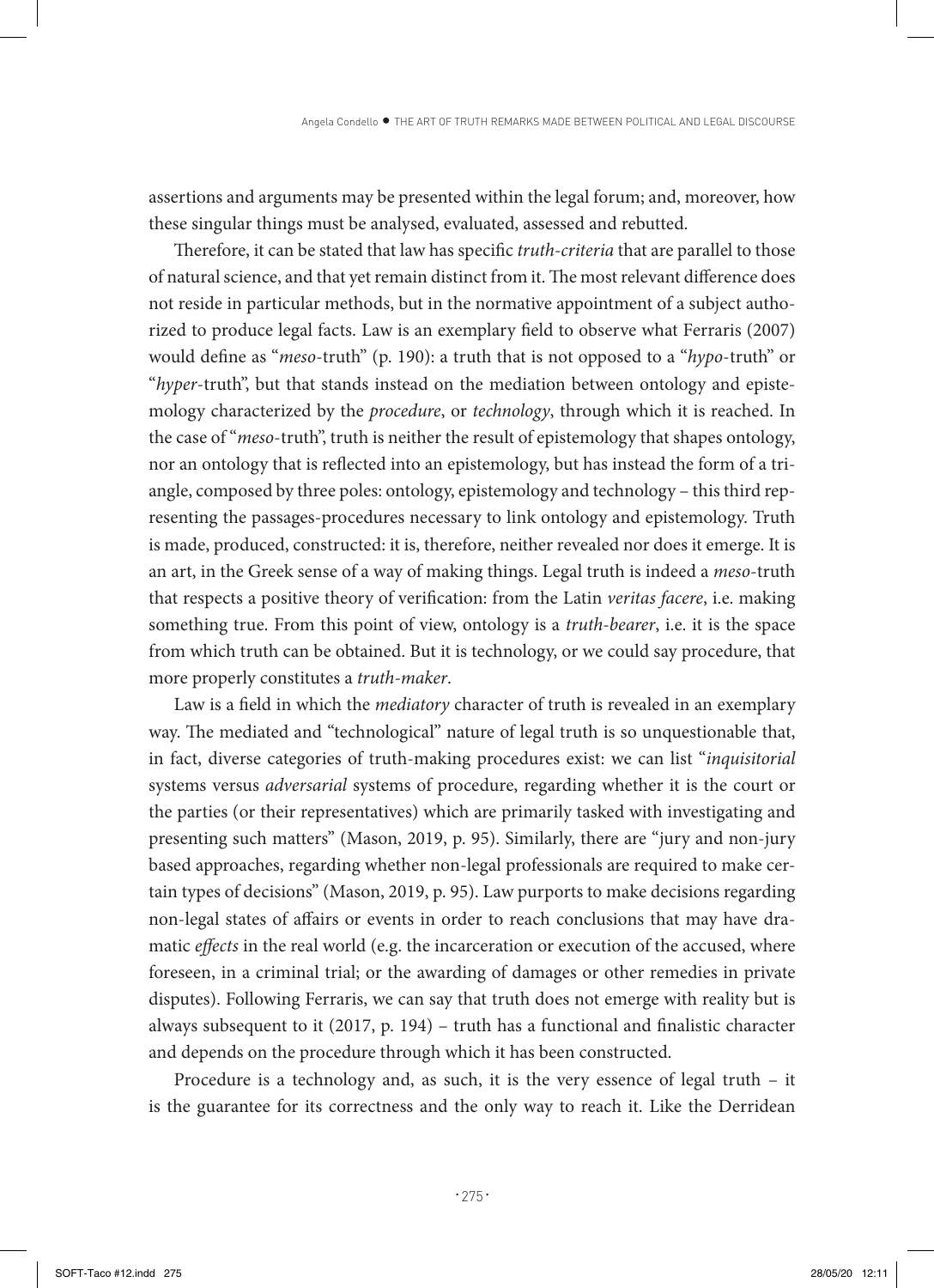*différance*, the Platonic *chora*, the Hegelian *dialectics* and the Kantian *scheme*, the technological mediation is a third space which gives sense to both facts and values in the legal realm. Being a space of hermeneutic mediation *par excellence*, law constitutes its objects through procedure. This was the case already in Roman law (Schiavone, 2017), where the ascertainment of facts, the judgment on the *res* and the search for truth all converged in the conflict decided through the trial. Legal procedure has since been the space for the search of truth, for the fight for knowledge, in which every rhetorical activity is aimed at recognizing the truth because all potential consequences depend on this result. Being the outcome of a formalized procedure, the correspondence between ontology and epistemology results from such a procedure. For this reason and because of its nature, the only acceptable correspondence between ontology and epistemology relies in that specific situation. What characterizes such form of truth is that it is a truth *within* the judicial decision, but not the truth *of* the judicial decision (Viola, 1995, p. 249). The very sense of legal truth is thus related to the sense of the whole procedure: it is the most functional form of truth and, for this reason, a very authentic one (following Nietzsche). Unlike other truth-discourses, the legal one is intrinsically embedded in the finalistic and contingent nature of truth, and yet it is oriented towards and influenced by a certain idea of justice and order that the law aims at realizing – which recalls that pre-Socratic connection between *aletheia* and *dike* mentioned at the beginning of the paper.

There has to be only one, and a certain, way for the ascertainment of juridical truth. This creates a potential break between the factual truth and the artificial truth, which is the output of the trial. As a matter of fact, as the judge is also appointed to find and interpret the norms that he has to apply, the legal process regards as well those aspects in which the empirical truth is put aside in favour of what can has been defined "procedural truth" (Resta, 2008). Among others, Hans Kelsen offers one of the most relevant attempts of a unitary solution between factual and judicial truth: by trying to avoid every epistemological break in the legal process, he supports the constitutive character of the judicial judgment, considered as both constitutive of facts and of norms. Judicial truth corresponds to procedure itself: technology identifies with ontology. From the point of view of the procedure, there are no actual facts, but only legal facts, fixed by the performative force of the judge's pronouncement (Viola, 1995, p. 252). A *legal fact* is not a natural fact ascertained by a judge in a legal process, but it is the ascertainment itself. The most relevant difference with verification procedures in science resides in the *normative* appointment of a subject authorized to *make* legal facts. If legal rules of procedure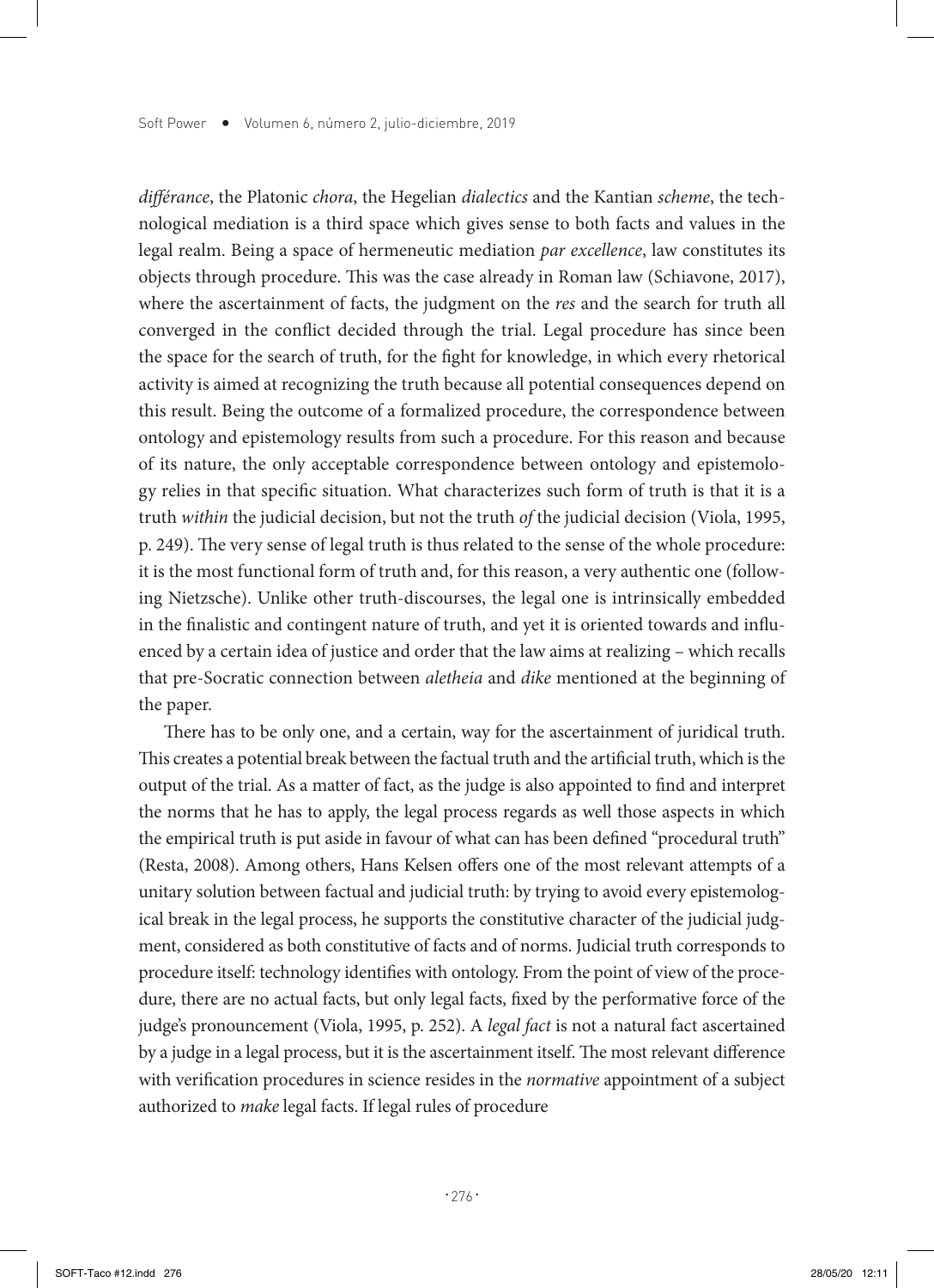put in place certain safeguards and privileges of access to seek to prioritise the trustworthiness of certain assertions of truth, as well as the rights and interests of the parties concerned (…), it would seem almost axiomatic that the legal process and the courts have no privileged access to 'the truth', even if we were to consider 'truth' a complex matter of social convention. (Mason, 2019, p. 96)

There is no clear requirement for legal decisions to fit with broader social conventions, or with decisions of truthfulness or with their findings. Despite the legal process's privileged societal role in resolving questions of "truth" for the purpose of settling disputes and despite the undoubtable consequences produced by legal processes, such procedures and practices can tell us little about truth or, more deeply, the law's relationship with truth. By the way, judicial decisions in law are also normally based on reasons that are partly not in strict "legal" terms. They concern, and depend on, other aspects, e.g. the application of general rules of logic and argumentation, or common sense, as well as the framework of culture and consensus regarding experience.

Against this background, we can finally and conclusively state that truth in law is not dependent on any pre-existing ontology. Epistemology and ontology in law are interlinked since it is legal argument and reasoning, *via* procedure, that produces legal facts. The possession of legal truth is always the possession of the legal modes that generate that truth (Mason, 2019, p. 109). Legal propositions and decisions are not true (only) by virtue of their fitting within a certain framework or of their correspondence to a set of concrete facts to be proved. Without the modes, the technologies (i.e. the arguments that accompany them and indeed *justify* them), putative legal truths are simply that: putative. Modes of argument within law are not simply ways of accessing legal truth that exists somehow beyond those arguments. Instead, those arguments result in the truth of the proposition (p. 109).

All the procedures aimed at making or producing truth (*veritas facere*: Ferraris, 2017), especially interesting in the age named 'post-truth', can lead to the creation of un-realities that exist parallel to "real" reality, one "riddled with falsity, inconsistency, and confusion" (Fitzpatrick, 2017). The majority of commentators agree on the fact that the main aim of such a "passage" – from truth to post-truth – is to confuse the perceptions of reality and to break down trust in order to achieve the dependence of individuals on the dominating powers. Fitzpatrick has read this transition through the Foucauldian intuition that liberal democracy would have produced the singularization of individuals (Foucault, 2007, p. 89, p.106).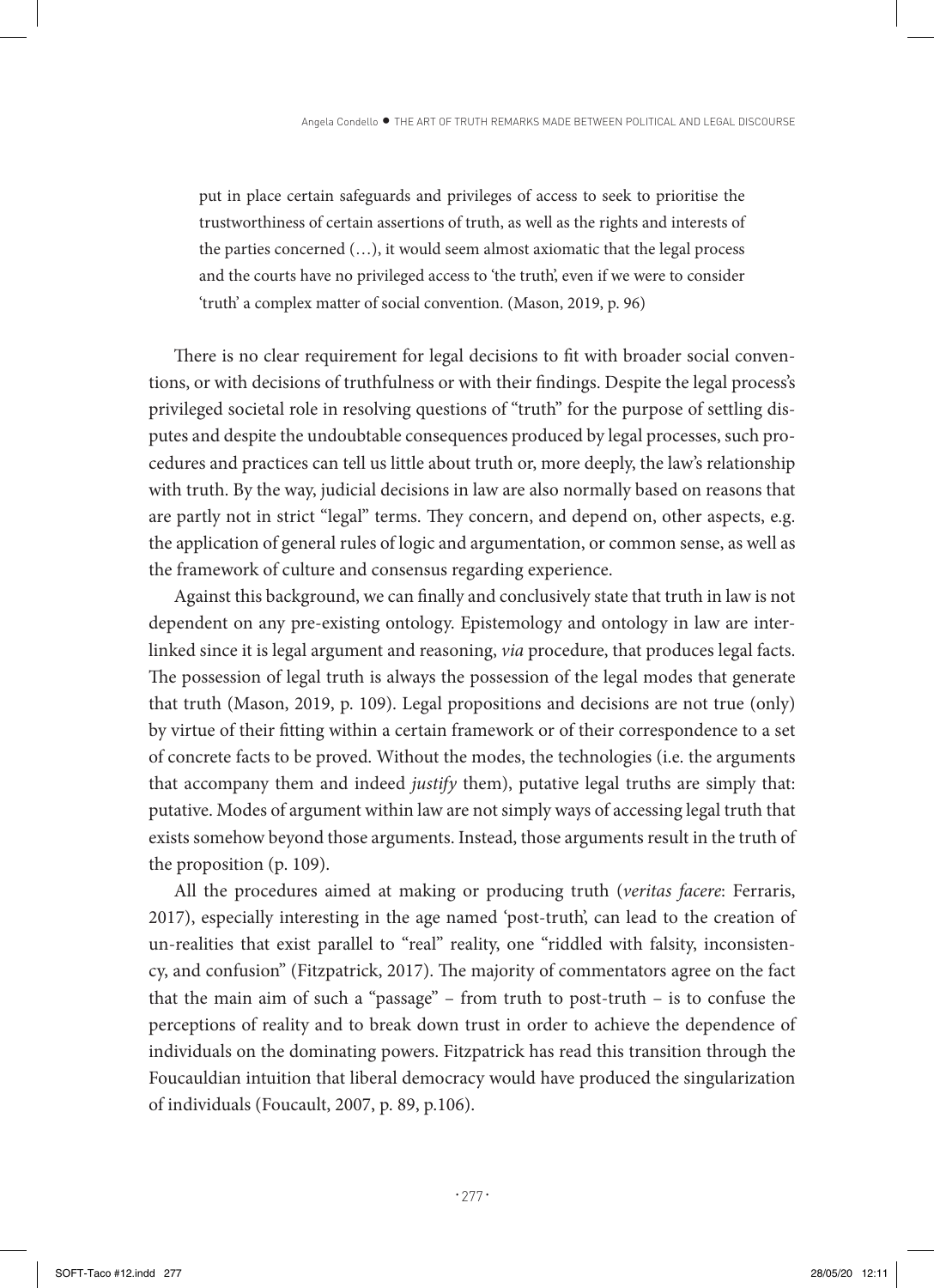The remarks discussed above suggest a comparison between diverse attitudes towards truth, where law could have an exemplary function for other fields (such as politics). Although finalistic and always functional to a purpose, legal truth (judicial truth in particular) must be the outcome of a certain "art". In fact, new technologies and social media "enable members of groups to strengthen each other's beliefs, by shutting out contradictory information: unlike legal procedures (I would say: opposite to legal procedures) post-truth politics have been made possible by a loss of trust in institutions and by a loss of grounding and legitimation of truth-making procedures and systems. This has caused an extremely serious consequence: truth has lost its *raison d'être*" (Condello, 2019, p. 25-26). In other words, be it artificial or constructed-produced, truth is still bearer of certain public responsibilities that cannot be forgotten – even when making the truth becomes easy, all to easy. Those responsibilities can only be met through a certain control on the mediation between ontology and epistemology provided by the technology of truth-making. The consequences and the concrete impact of truth, in law, are directly related to its proceduralization and deliberately recognized artificiality. What is different in current post-truth politics is that, instead, the procedures of truth-making and the constructed nature of truth are often concealed because otherwise post-truth politics would lose their rhetorical force. As a technique, law permanently (and openly) builds connections between language and reality and leads to the attribution of values to propositions and facts: the *iuris prudentia* is indeed a *téchne* (p. 25-26). The *prudentia* of modern law is proceduralized for a reason, and the reason is to avoid the risk of arbitrary phenomena like epistemic democracy and the consequent spread of fake news. Such a knowledge and capacity of judgment is there to prevent from irrationality. And it is prudence, indeed, that often disappears from the political use of truth.

#### **References**

- Andina T. (2019). Truth, Lies and Post-Truth. In Condello A. & Andina T. (Eds.). *Post-Truth, Philosophy and Law*. London: Routledge.
- Arendt H. (1968). Truth and Politics*.* In *Arendt H. Between Past and Future*. *Eight Exercises in Political Thought* (pp. 227-264). London: Penguin.
- Condello A. & Andina T. (Eds., 2019). *Post-Truth, Philosophy and Law*. London: Routledge.